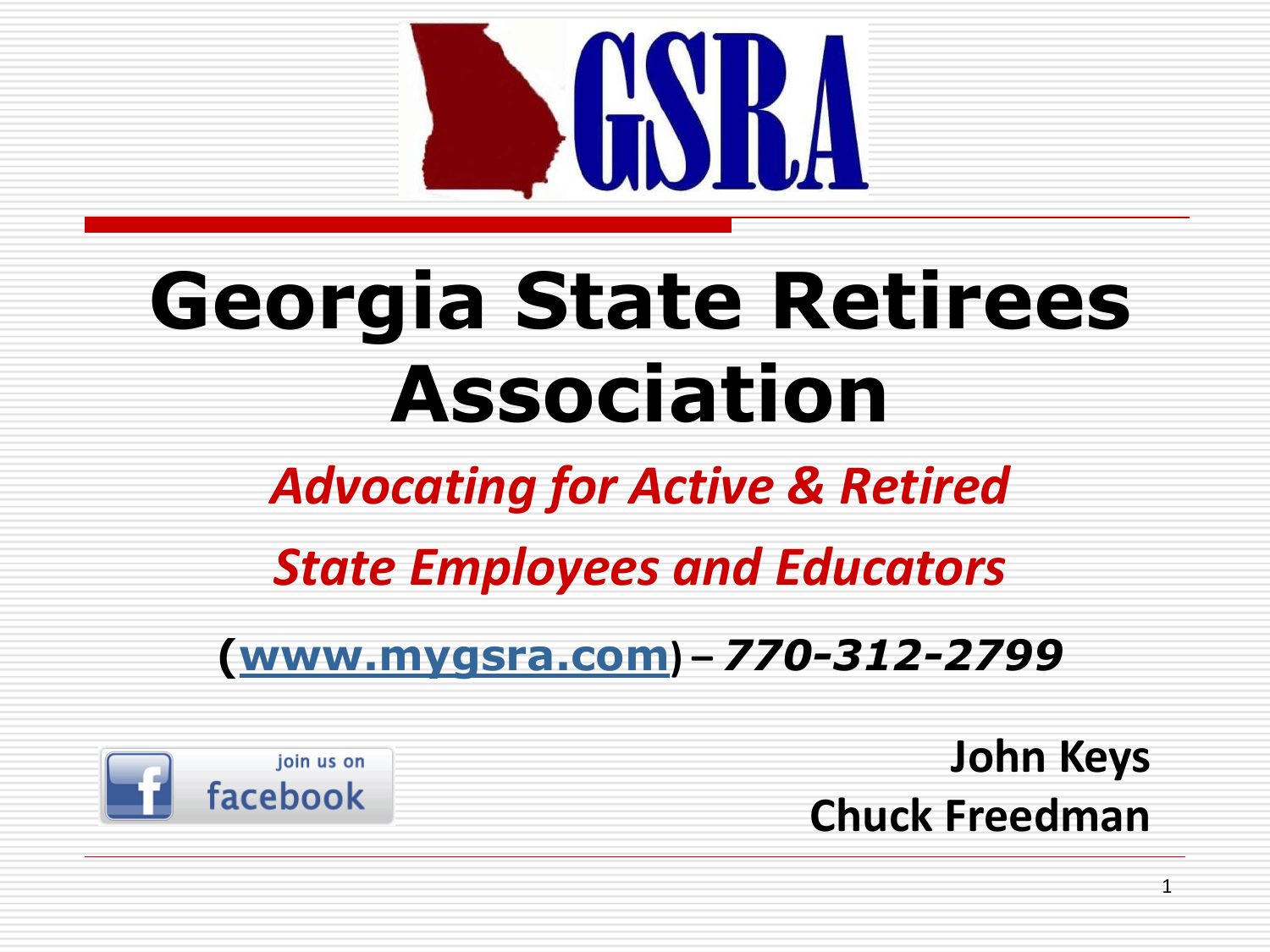### **SESRA** Legislative Effectiveness (2 of 3)

- Get involved in campaigns and interact with candidate and key staff. Does not require monetary donations.
- Do what it takes to establish relations (personal and on behalf of GSRA).
- Maintain contact (personal and on behalf of GSRA).
- Respond to action alerts and action watches (more later).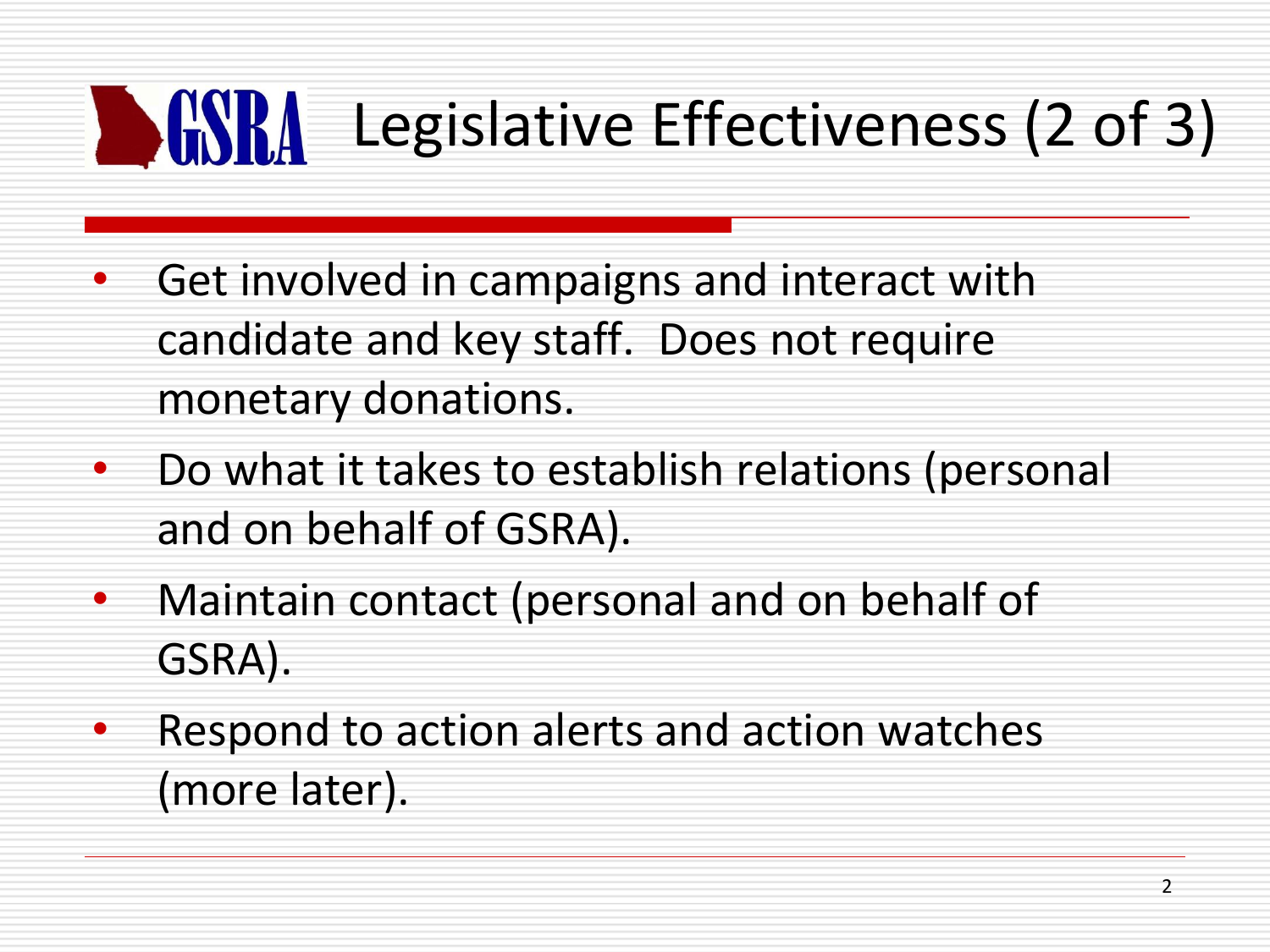### **DESERA** Legislative Effectiveness (3 of 3)

- Pay attention to newsletters and Facebook postings (Like and SHARE them). Follow up with chapter members to ensure that they are reading newsletters also.
- Invite legislators to meetings.
- Invite PAGE/GREA members to meetings.
- Attend GSRA Day at the Capitol and evening reception.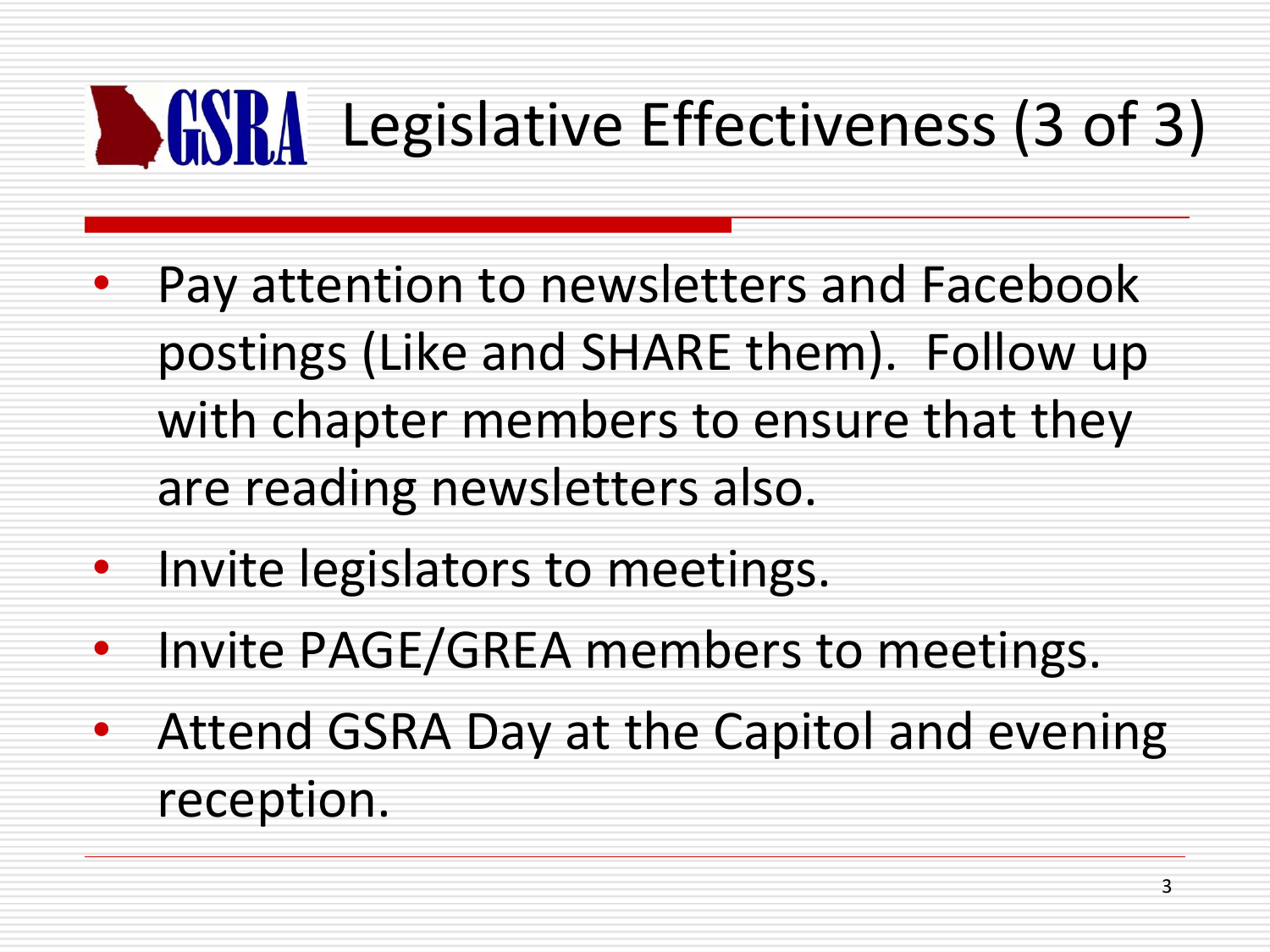

- HB 240 DCH Transparency/Customer Advisory Council – Stuck in Rules  $\sqrt[\mathcal{E}]{ }$
- HB 217 Permits Pension Fund investments in "comingled" and similar funds – Passed House (?)
- HB 269/270 Selection of TRS/ERS executive director by boards – Failed (?)
- HB 383 Withdrawn in committee  $\mathbf{\mathcal{L}}$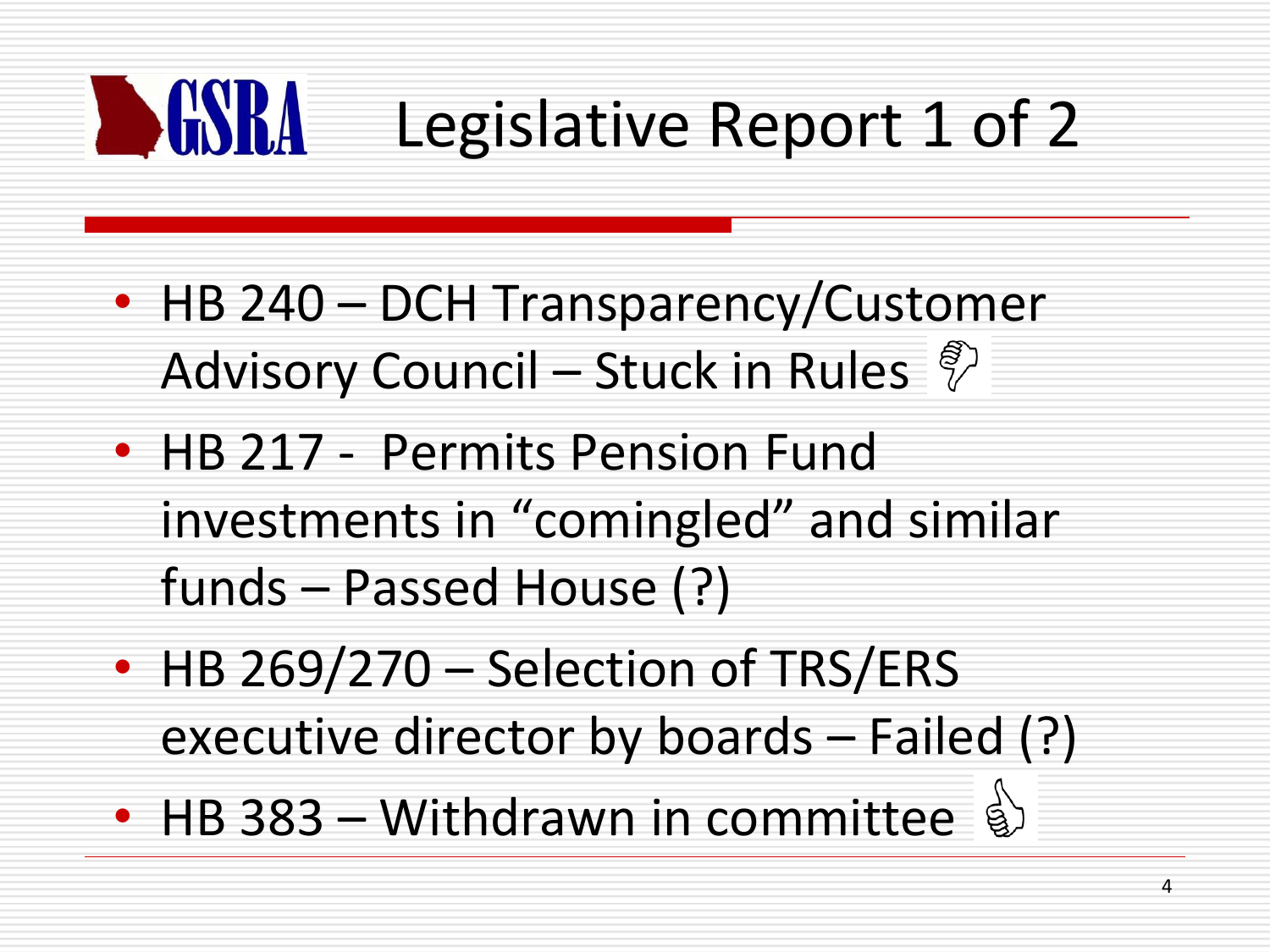### **BEST** Legislative Report 2 of 2

- $\overline{HB}$  445 Tax Reform Failed  $\frac{1}{9}$
- HR 305 Arbitrarily limit state revenue growth Failed &
- HR 502 Earmark special revenues Failed  $\hat{a}$
- SB 145 Require 1 DCH board member to be an SHBP member – Passed  $\frac{1}{8}$
- SB 152 Create a "GSEPS" for TRS On hold for fiscal analysis (?)
- COLAs None  $\binom{3}{7}$
- Non-cert school staff retain coverage  $\mathcal{L}$  No fund  $\mathcal{L}$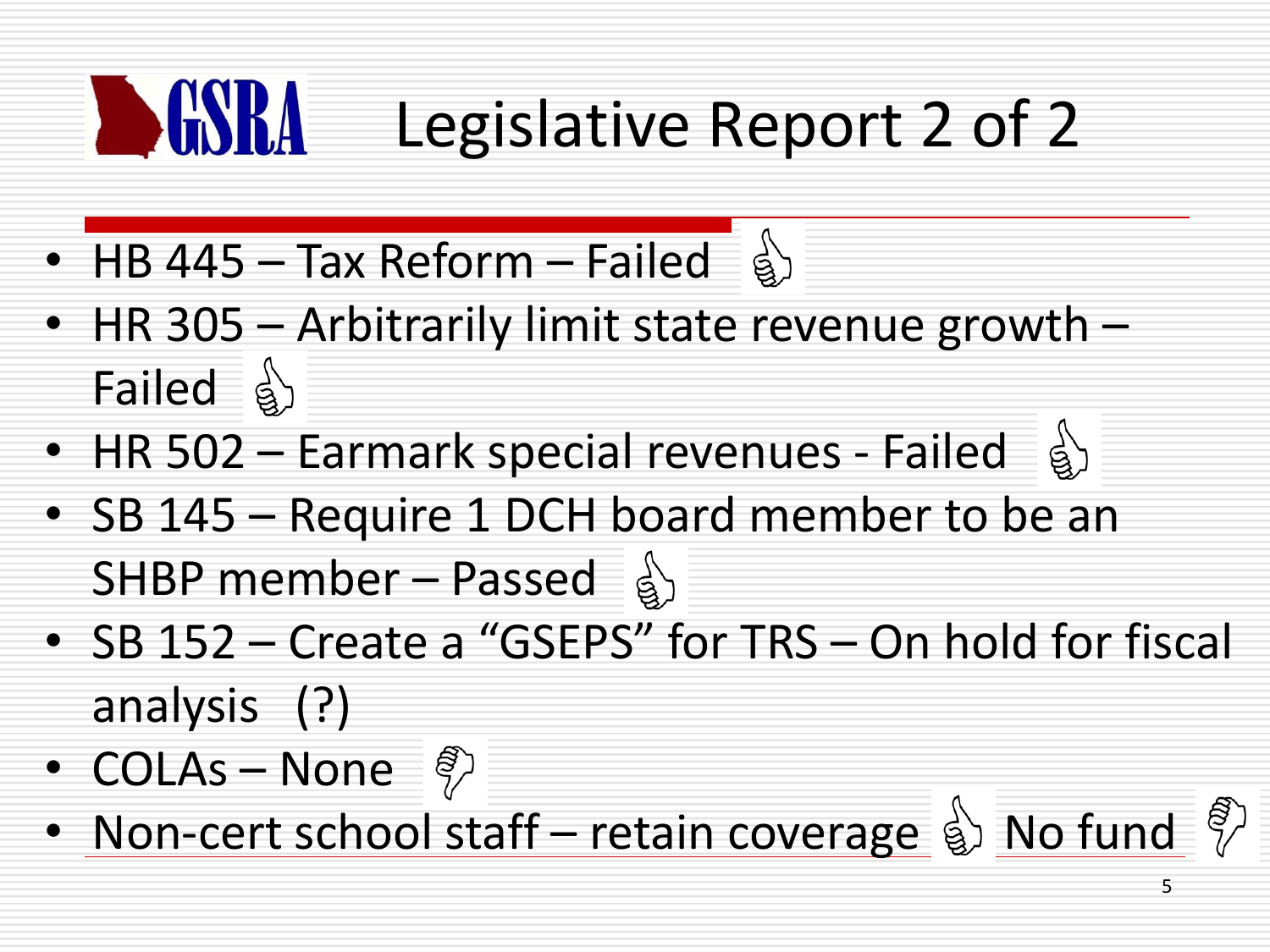

## GSRA Lobbying Structure

- President Legislative Committee Chair and other Capitol-active Legislative Committee members (3) – Other P&O Legislative Committee members (3) – Chapter Legislative Committee members (about 60)
- Retained Legislative Consultant (Lobbyist Nelson Mullins [Chuck Clay and group])
- Companion organizations GDOTEA, GPHSA, PAGE, GREA, GAE, sheriffs, others
- ERS, TRS, legislator friends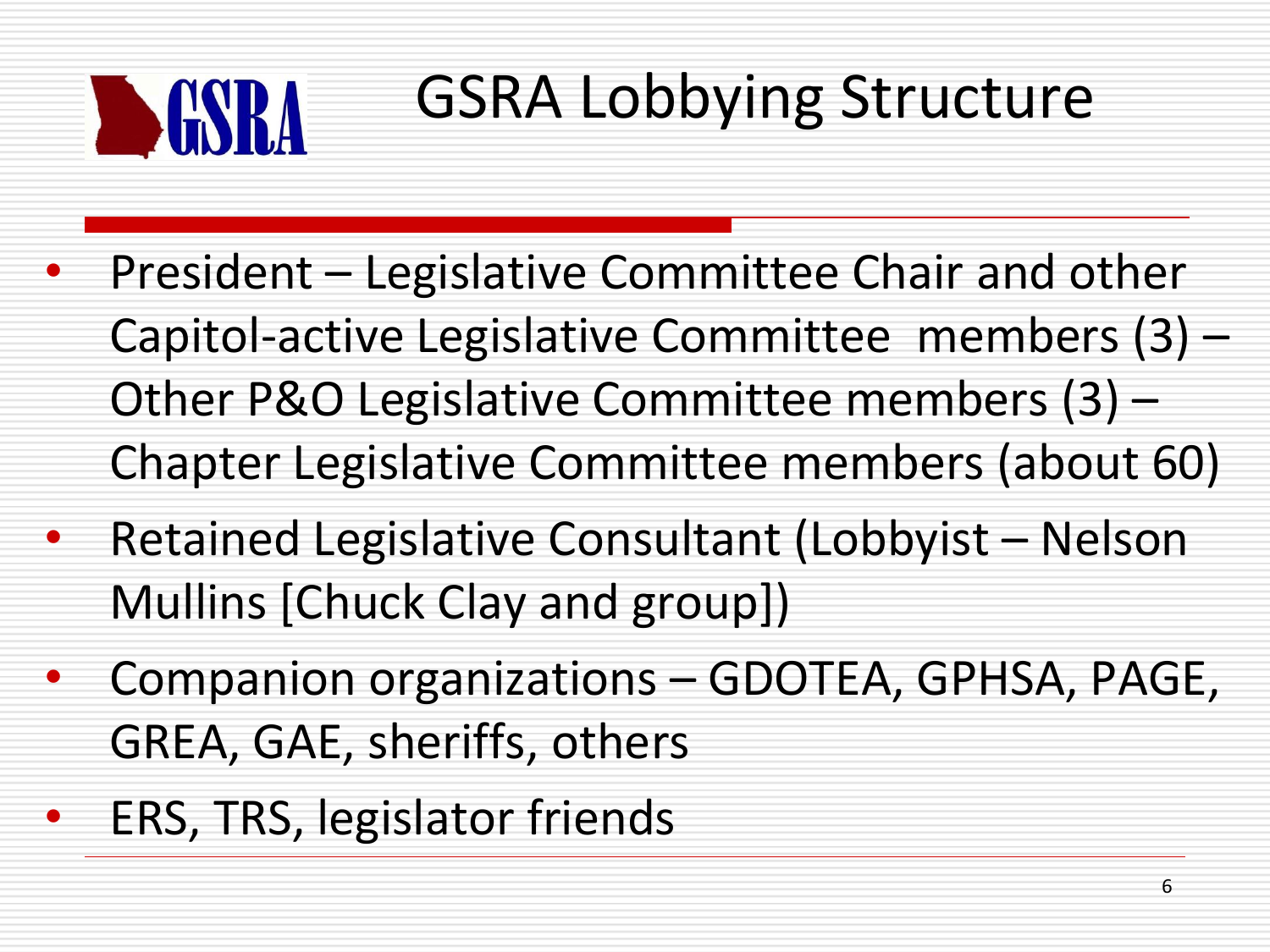

# **The South Stracking Bills**

- Gen. Assy. bill documentation first readers, composites, bills
- Meeting documentation website meeting notices/agendas; alerts from selected committee chairs' admins
- Streaming video from Gen. Assy. and GPB
- "Lawmakers"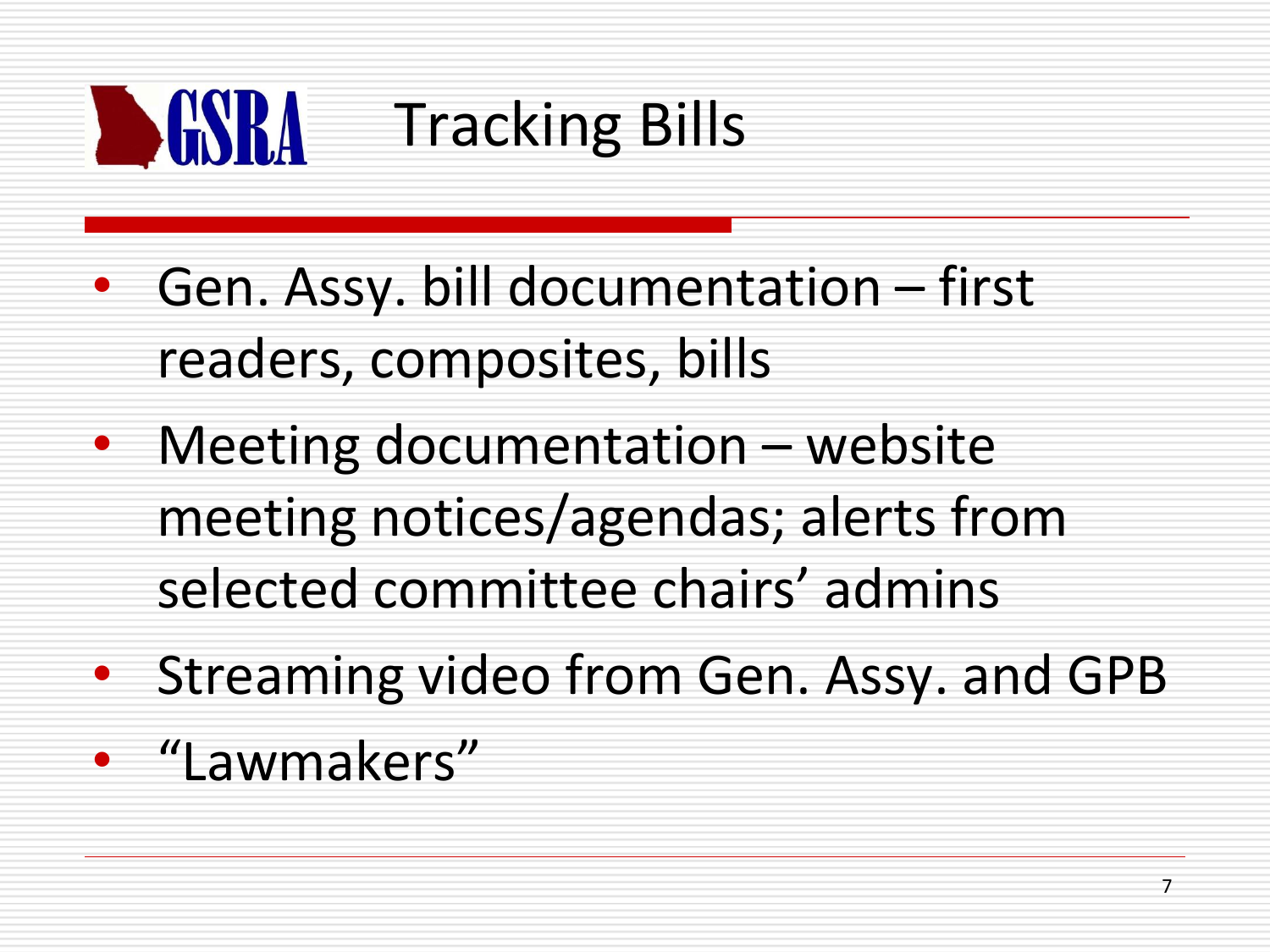

- Nelson Mullins (Elizabeth Newcomb) reads bills and adds relevant ones to weekly report. Notes content, sponsors, status
- Discuss with fellow legislative committee members, knowledgeable P&O committee members, companion organizations
- Sometimes discuss with bill's author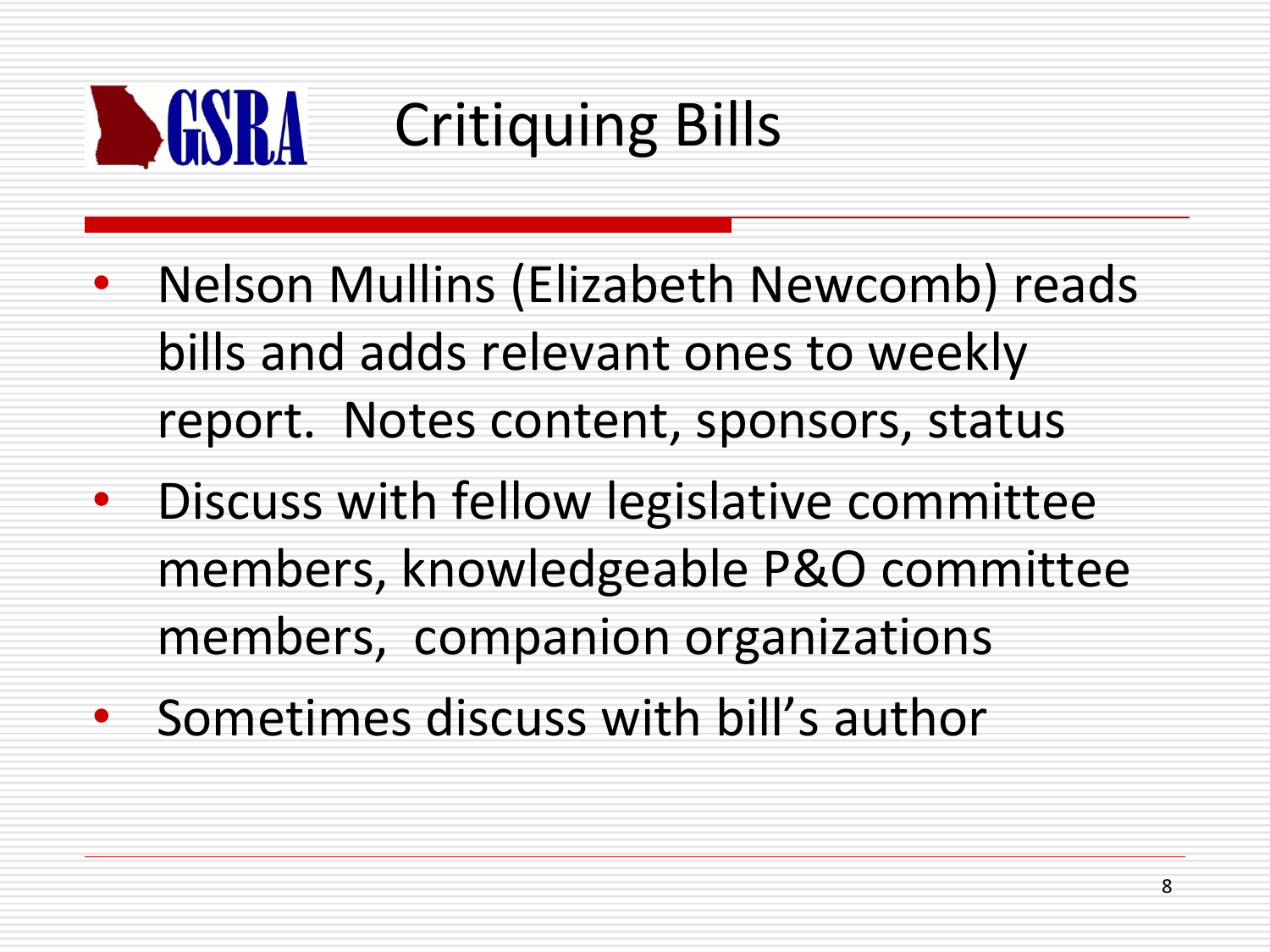# **DESRA**

## **Advocacy Software – Email**

From: To: Cc:

Subject:

Bill Tomlinson <President@mygsra.com> bobbietbennett@windstream.net [test] Support SHBP Funding for FY 2012 & FY 2013 Sent: Sat 10/15/2011 5:31

#### $\vert$   $\vert$  Forward to a friend

#### **Action Alert Title Here**

#### Dear Bi.

Department of Community Health Commissioner Cook is requesting \$60 million additional SHBP funding for FY 2012 and \$69 million additional SHBP funding for FY 2013. GSRA members should support these budget requests.

#### Problem:

The SHBP funding for FY 2012 was short \$280 million, and as a result several changes have been made for Janury 1, 2012. This includes raising our premiums by 17% to 28% or changing to a Wellness option with only an 11% increase. In addition, our out-of-pocket costs were increased. The SHBP is still \$60 million short for 2012 and \$69 million short for FY 2013.

#### Solution:

The immediate solution is for the State to appropriate additional funds for the two fiscal years.

#### **Action Needed:**

Please ask your Legislative Representatives to support Commissioner Cook's Funding Requests for the SHBP

Deadline for responding: Please take action by [October 19, 2011].

act now

NOTE: Do not use your email program to forward this message to others as it has been personalized with your account information. To spread the word about this issue, please use the "Forward to a friend" link above.

**Privacy Policy Unsubscribe**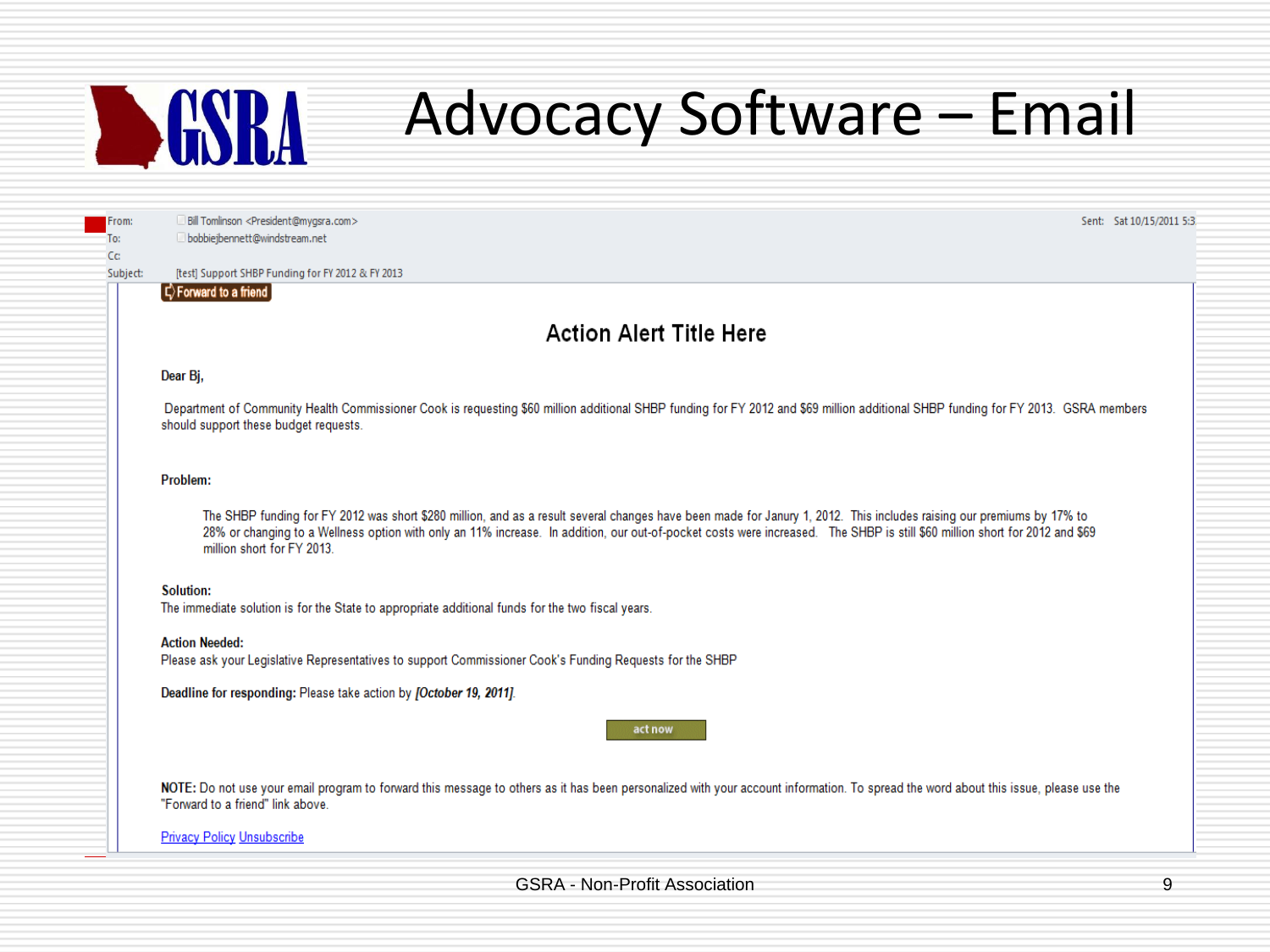

## Verify Your Email

### May Receive Notice to Verify Your Email



**Georgia State Retirees Association** P.O. Box 108 Bethlehem, GA 30620

Please verify your email address before taking action.

Click YES if your email address is bobbiejbennett@windstream.net.

Click NO if this is not your email address. You'll be able to sign up or log in before you take action.

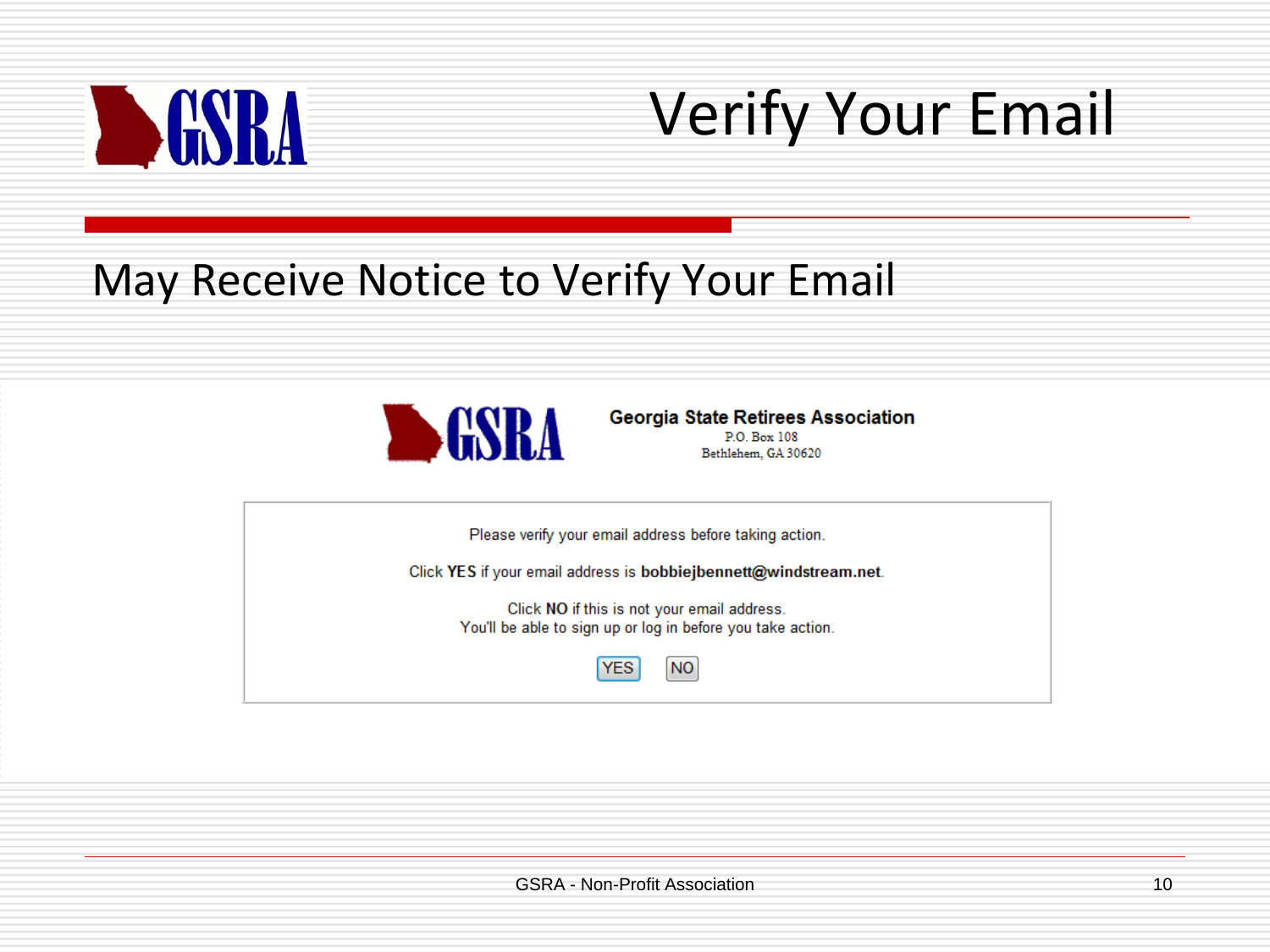

## Action Alert

| <b>Georgia State Retirees Association</b>                                                             |    |
|-------------------------------------------------------------------------------------------------------|----|
| P.O. Box 108                                                                                          |    |
|                                                                                                       |    |
| Bethlehem, GA 30620                                                                                   |    |
|                                                                                                       |    |
| action center<br>act now<br>how to<br>myactions<br>sign up                                            |    |
|                                                                                                       |    |
| Welcome BJ [Update Profile]   [Log Out]<br>Saturday, October 15, 2011                                 |    |
|                                                                                                       |    |
|                                                                                                       |    |
|                                                                                                       |    |
| <b>SHBP Funding</b>                                                                                   |    |
|                                                                                                       |    |
|                                                                                                       |    |
|                                                                                                       |    |
| <b>Issue</b>                                                                                          |    |
|                                                                                                       |    |
|                                                                                                       |    |
| Support \$60 Million additional SHSP funding in FY 2012 & \$69 Million in FY 2013                     |    |
|                                                                                                       |    |
|                                                                                                       |    |
| background                                                                                            |    |
|                                                                                                       |    |
|                                                                                                       |    |
| I cak that you supert the \$60 million and \$69 million additional funds for the State Health Benefit |    |
|                                                                                                       |    |
| Plan in FY 2012 and in FY 2013, respectively.                                                         |    |
|                                                                                                       |    |
|                                                                                                       |    |
| My promium rate this January 1st is already increasing by 17% while my out-of-pocket costs are        |    |
| also increasing. In addition, my premiums have increased over the last 2 to 3 years by about          |    |
|                                                                                                       |    |
| 10% each year and my benefits out. If these funds are not provided, what will the SHBP do? Go         |    |
| up on my promiums again or not pay claims.                                                            |    |
|                                                                                                       |    |
|                                                                                                       |    |
| I respectfully sak that you support funding the SHBP++It is important to us who depend on the         |    |
|                                                                                                       |    |
| SHBP for buying our modical care.                                                                     |    |
|                                                                                                       |    |
|                                                                                                       |    |
| message sent to                                                                                       |    |
|                                                                                                       |    |
|                                                                                                       |    |
| <b>El Senator Bill Cowsert</b>                                                                        |    |
|                                                                                                       |    |
| V Representative Bruce Williamson                                                                     |    |
|                                                                                                       |    |
|                                                                                                       |    |
| <b>El Send a copy to me</b>                                                                           |    |
|                                                                                                       |    |
|                                                                                                       |    |
|                                                                                                       |    |
| message                                                                                               |    |
|                                                                                                       |    |
|                                                                                                       |    |
| Please review the message below. Click "Send Message" to deliver this message to your selected        |    |
| tergets. You are encouraged to personalise the message by adding your own comments.                   |    |
|                                                                                                       |    |
|                                                                                                       |    |
|                                                                                                       |    |
|                                                                                                       |    |
|                                                                                                       |    |
| Support Additional Funding for State Health Benefit Plan                                              |    |
|                                                                                                       |    |
|                                                                                                       |    |
| Deer Senator Cowsert,                                                                                 |    |
|                                                                                                       |    |
| I ask that you suport the \$60 million and \$69 million                                               |    |
| additional funds for the State Bealth Benefit Plan in Ff                                              |    |
| 2012 and in FY 2013, respectively.                                                                    |    |
|                                                                                                       |    |
|                                                                                                       |    |
| My premium rate this January lat is already increasing by                                             |    |
| 17% while my out-of-pocket costs are also increasing. In                                              |    |
|                                                                                                       |    |
| addiiton, my premiums have increased over the last 2 to 3                                             |    |
| years by about 10% each year and my benefits out. If these                                            |    |
| funds are not provided, what will the SHBP do? Go up on my                                            |    |
|                                                                                                       |    |
| premiums again or not pay claims.                                                                     |    |
|                                                                                                       |    |
| I respectfully ask that you support funding the SHBP--it is                                           |    |
| important to us who depend on the SHMP for buying our                                                 |    |
|                                                                                                       |    |
| medical care.                                                                                         |    |
|                                                                                                       |    |
|                                                                                                       |    |
|                                                                                                       |    |
|                                                                                                       |    |
|                                                                                                       |    |
| <b>BI Bennett</b>                                                                                     |    |
| 3175 Hoorn Rd NW                                                                                      |    |
|                                                                                                       |    |
| Monroc, GA 30656-4373                                                                                 |    |
| 770-266-6107                                                                                          |    |
|                                                                                                       |    |
|                                                                                                       |    |
|                                                                                                       |    |
|                                                                                                       |    |
|                                                                                                       |    |
| send message                                                                                          | 11 |
|                                                                                                       |    |
|                                                                                                       |    |

Showed the words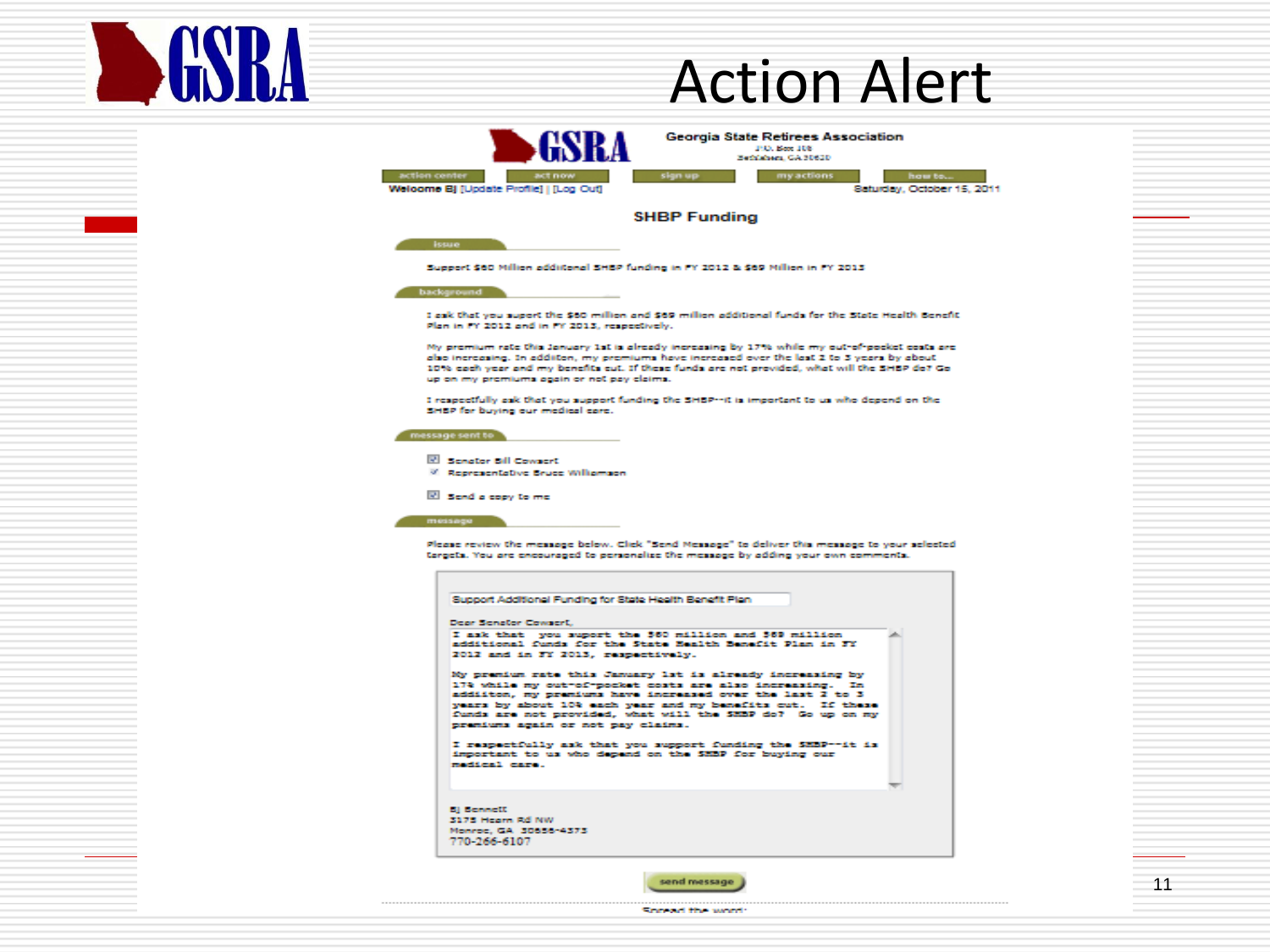#### **Top Part of Message Georgia State Retirees Association** P.O. Box 108 Bethlehem, GA 30620 my actions act now sign up how to... Welcome Bj [Update Profile] | [Log Out] Saturday, October 15, 2011

#### **SHBP Funding**

issue

Support \$60 Million addiitonal SHBP funding in FY 2012 & \$69 Million in FY 2013

background

action center

I ask that you suport the \$60 million and \$69 million additional funds for the State Health Benefit Plan in FY 2012 and in FY 2013, respectively.

My premium rate this January 1st is already increasing by 17% while my out-of-pocket costs are also increasing. In addiiton, my premiums have increased over the last 2 to 3 years by about 10% each year and my benefits cut. If these funds are not provided, what will the SHBP do? Go up on my premiums again or not pay claims.

I respectfully ask that you support funding the SHBP--it is important to us who depend on the SHBP for buying our medical care.

message sent to

- Senator Bill Cowsert
- Representative Bruce Williamson
- $\blacksquare$  Send a copy to me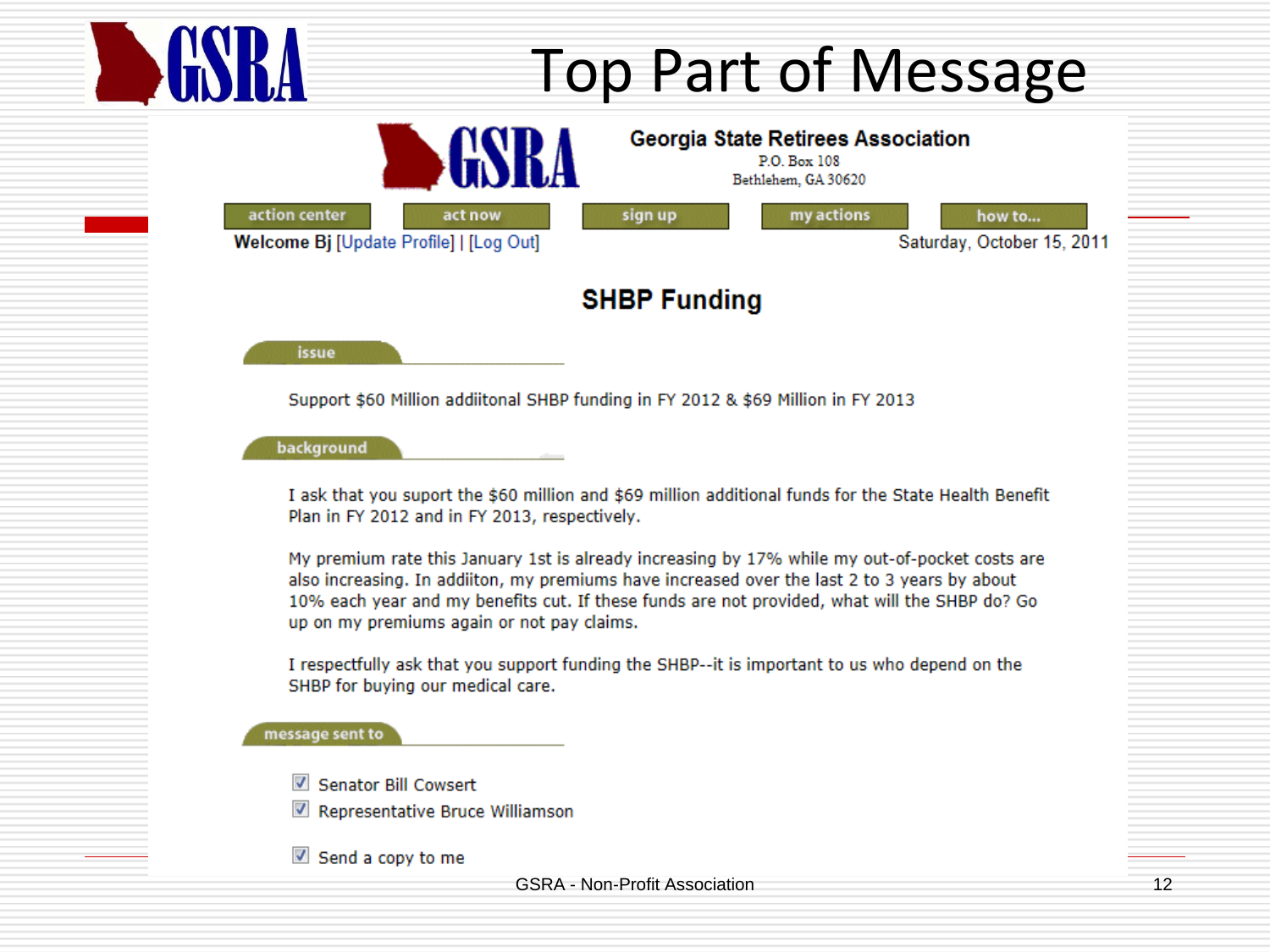## **Action Part of Message**

message

Please review the message below. Click "Send Message" to deliver this message to your selected targets. You are encouraged to personalize the message by adding your own comments.

Support Additional Funding for State Health Benefit Plan

Dear Senator Cowsert,

I ask that you suport the \$60 million and \$69 million additional funds for the State Health Benefit Plan in FY 2012 and in FY 2013, respectively.

My premium rate this January 1st is already increasing by 17% while my out-of-pocket costs are also increasing. In addiiton, my premiums have increased over the last 2 to 3 years by about 10% each year and my benefits cut. If these funds are not provided, what will the SHBP do? Go up on my premiums again or not pay claims.

I respectfully ask that you support funding the SHBP--it is important to us who depend on the SHBP for buying our medical care.

**Bi Bennett** 3175 Hearn Rd NW Monroe, GA 30656-4373 770-266-6107

**BR** Email Friends

send message

Spread the word:

**C** Twitter **El Facebook DulinkedIn W** MySpace

**GSRA - Non-Profit Association**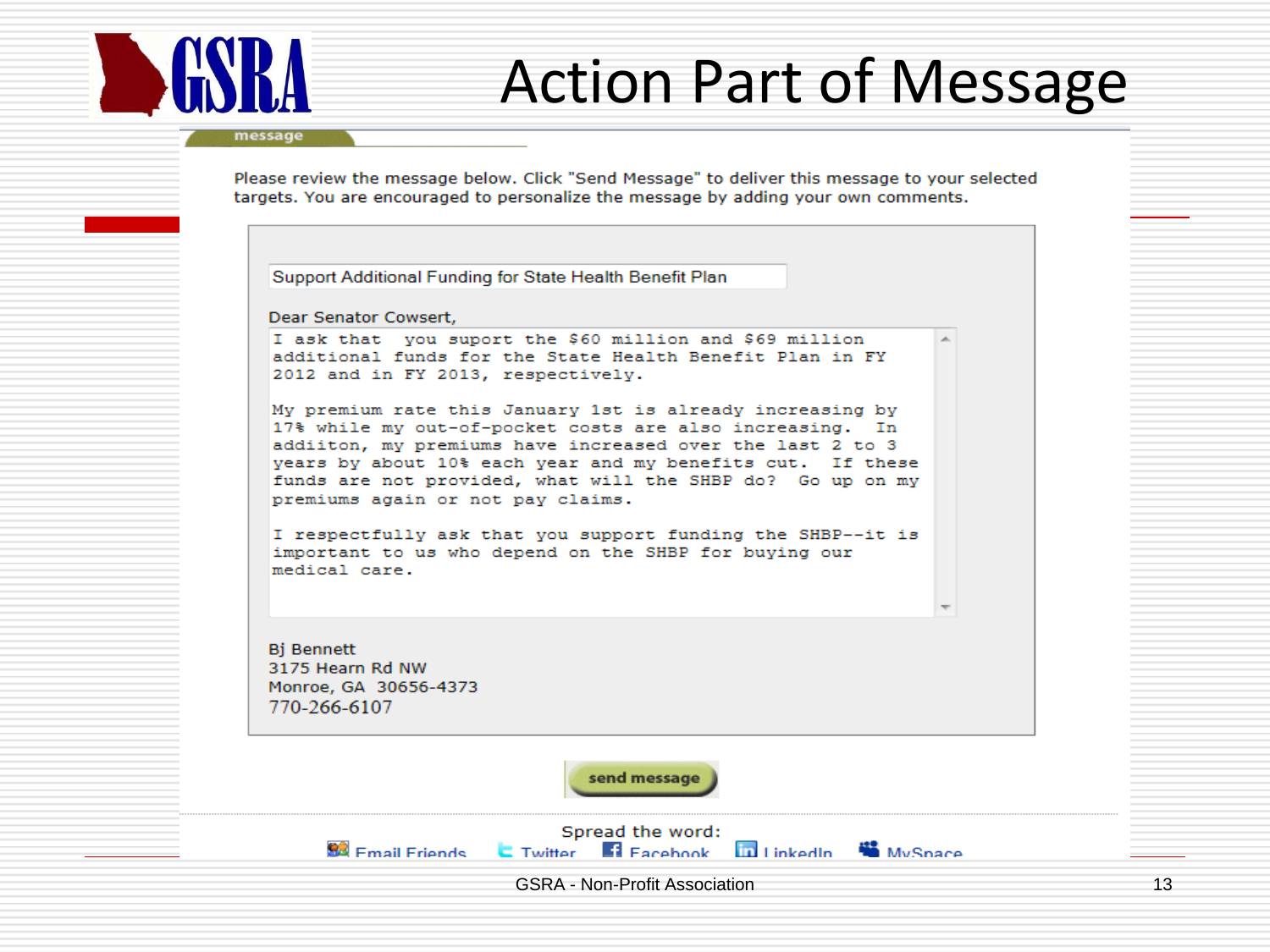

# DCH and Retiree Health Insurance (1 of 4)

### • FUTURE OF MEDICARE ADVANTAGE PLANS

- Are fully insured between insurance co. and SHBP. Ins. co. is reimburse by Medicare
- Will be impacted in totally unknown way by Affordable Care Act (ACA [aka Obamacare])
- DCH unable to make accurate cost projections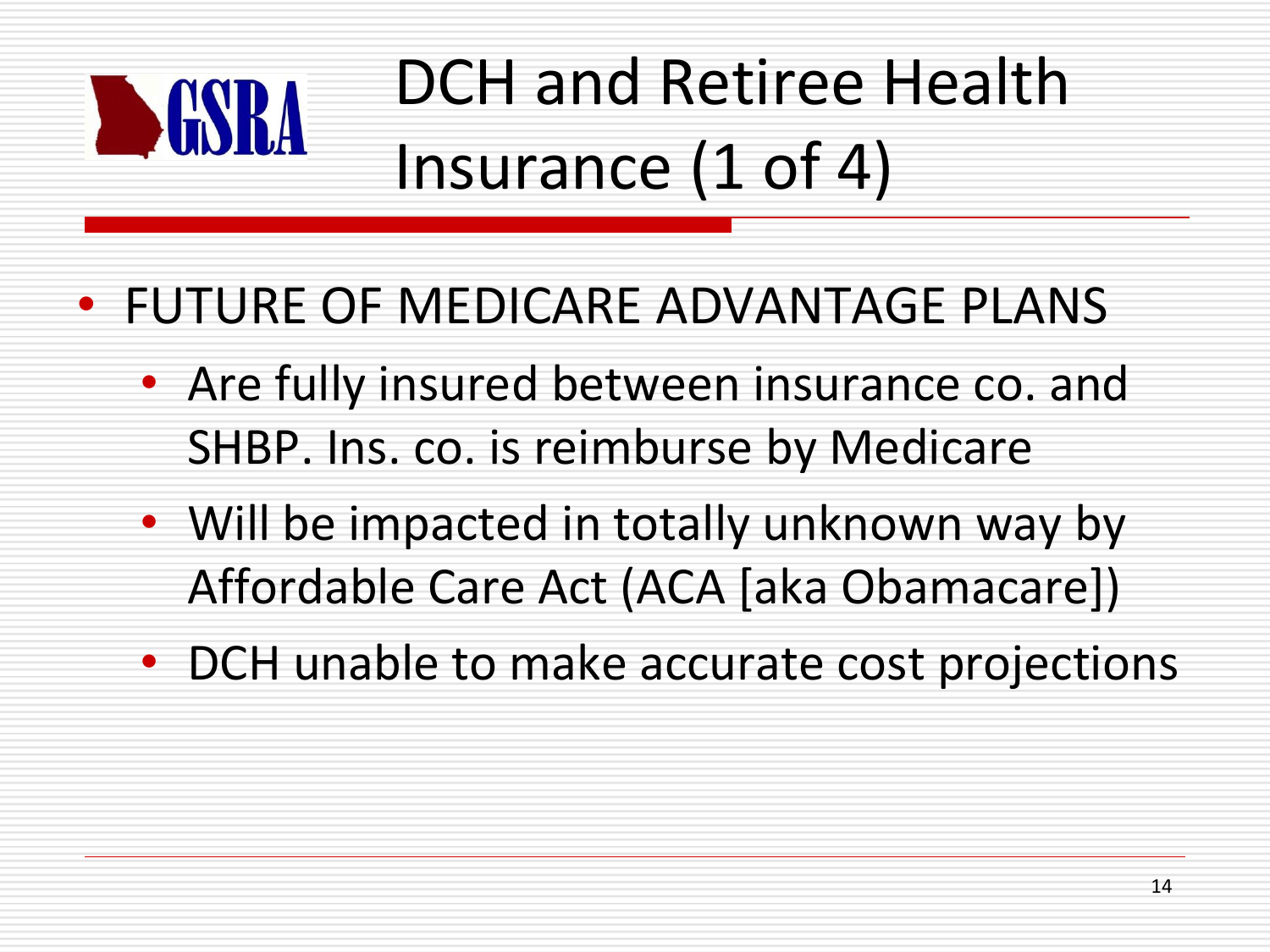

# DCH and Retiree Health Insurance (2 of 4)

- OPB HEALTH INSURANCE STUDY (see [http://opb.georgia.gov/sites/opb.georgia.gov/fil](http://opb.georgia.gov/sites/opb.georgia.gov/files/related_files/site_page/Final ZBB.PDF)
	- [es/related\\_files/site\\_page/Final%20ZBB.PDF](http://opb.georgia.gov/sites/opb.georgia.gov/files/related_files/site_page/Final ZBB.PDF), pp.
	- 36 37 for both pre-Medicare and Medicare retirees) due 6/30/15
		- State cost driven analysis, nor consideration of member cost
		- Probability of change to "defined contribution" and move to private exchange.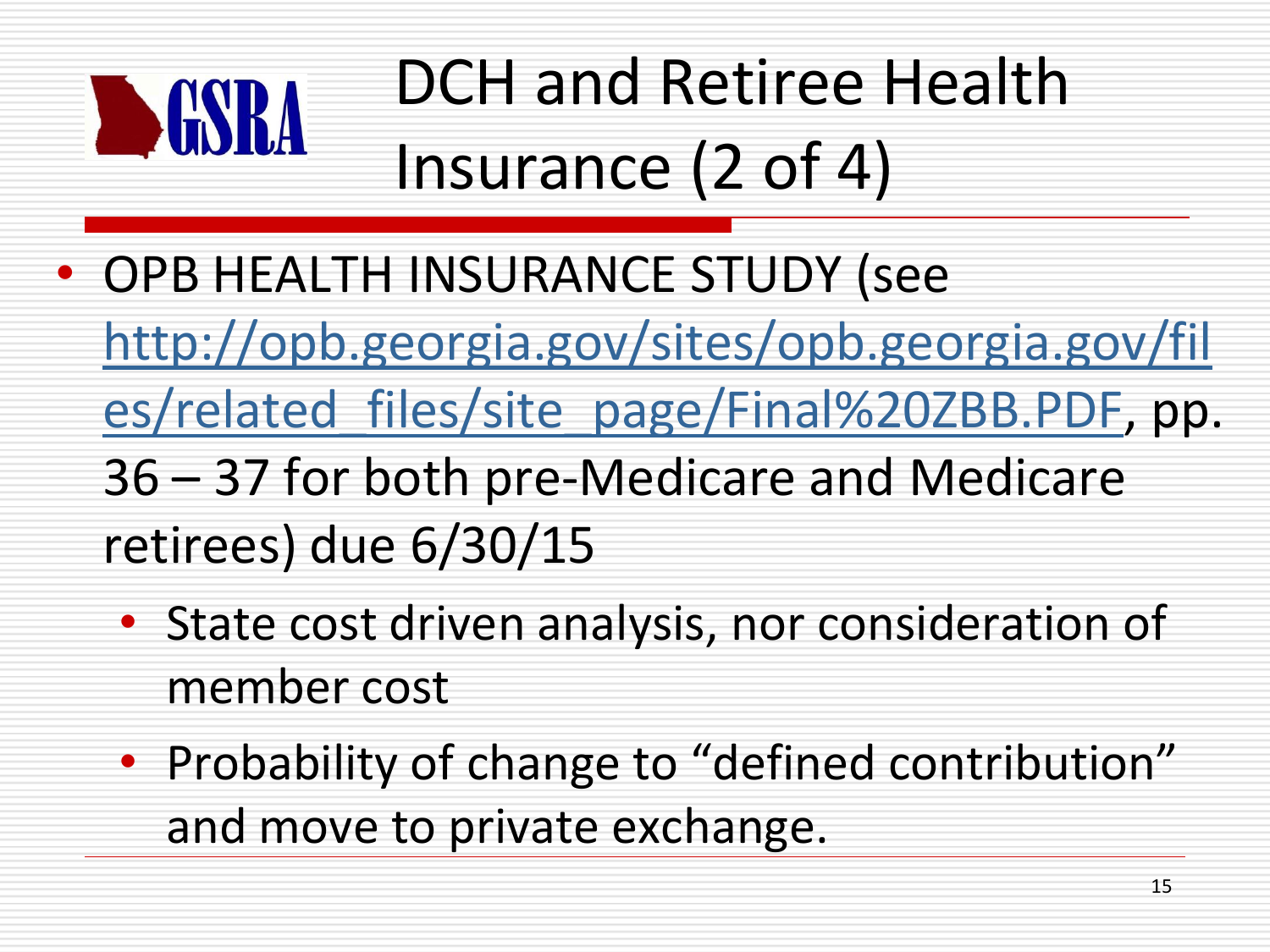

# DCH and Retiree Health Insurance (3 of 4)

- PROBLEMS
	- Less coverage, increased out of pocket costs
	- % less state contribution to premiums over time – accelerated increased member premium costs
	- All investment risk shifted to members
- WATCH REGENTS (Planned change 1/16)
- SHBP members have better legal protections than Regents employees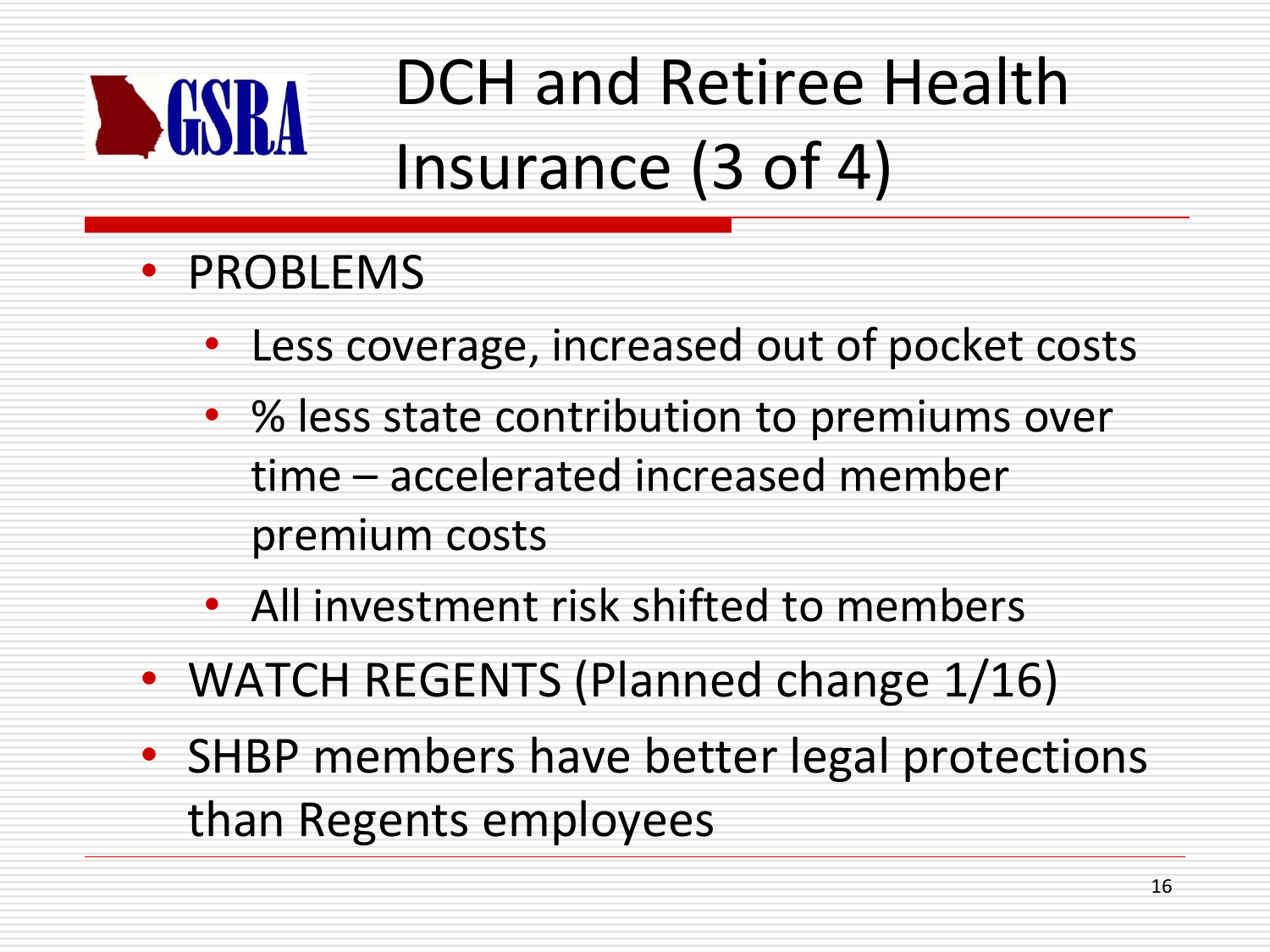

# DCH and Retiree Health Insurance (4 of 4)

- Possible Mechanics of Private Exchange
	- DCH contracts with private vendor to select and contract with insurance companies
	- DCH establishes an HRA with fixed \$ amount – not required to increase in future
	- Contractor provides benefit options from which retirees choose
	- State unloads customer service requirements